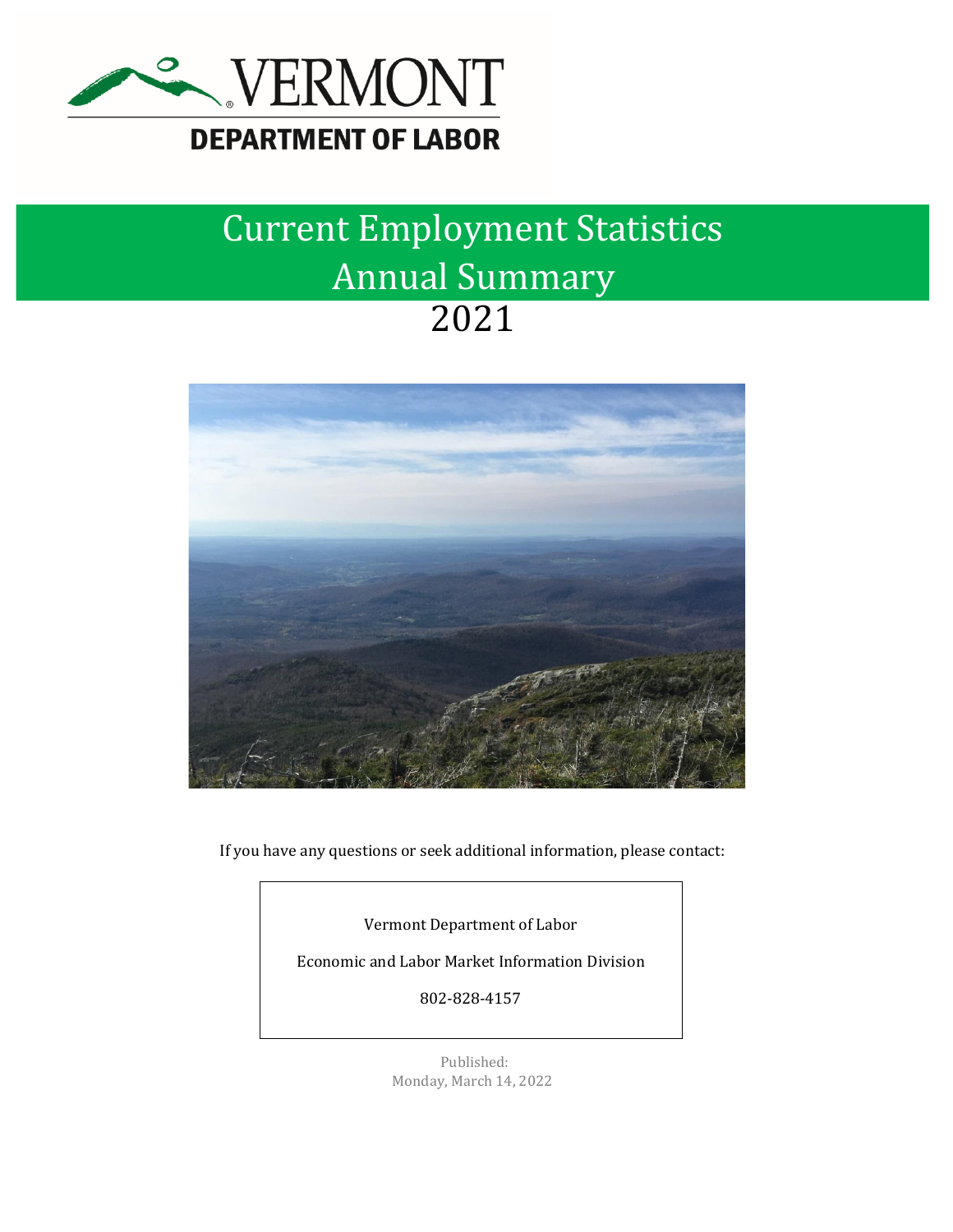#### **FOREWORD**

The Current Employment Statistics (CES) program produces detailed industry estimates of nonfarm employment**,** hours**,** and earnings of workers on payrolls. CES National Estimates produces data for the nation, and [CES State and Metro Area](https://www.bls.gov/sae/) produces estimates for all 50 States, the District of Columbia, Puerto Rico, the Virgin Islands, and about 450 metropolitan areas and divisions.

Each month, CES surveys approximately 145,000 businesses and government agencies, representing approximately 697,000 individual worksites. The Vermont CES program is operated by VDOL in cooperation with the U.S. Bureau of Labor Statistics.

CES employment is an estimate of the number of nonfarm, payroll jobs in the U.S. economy. Employment is the total number of persons on establishment payrolls employed full- or part-time who received pay (whether they worked or not) for any part of the pay period that includes the 12th day of the month. Temporary and intermittent employees are included, as are any employees who are on paid sick leave, on paid holiday, or who work during only part of the specified pay period. A striking employee who only works a small portion of the survey period, and is paid, would be included as employed under the CES definitions. Persons on the payroll of more than one establishment are counted in each establishment. Data exclude proprietors, self-employed, unpaid family or volunteer workers, farm workers, and household workers. Persons on layoff the entire pay period, on leave without pay, on strike for the entire period, or who have a pending job but have not yet reported for work are not counted as employed. Government employment covers only civilian employees; it excludes uniformed members of the armed services.

#### **TECHNICAL NOTES – 2021**

Unadjusted estimates are rounded to 100. Earnings are gross wages before deductions and exclude certain bonuses and retroactive pay. Estimates of hours worked include overtime, paid vacations, paid holidays, and paid sick leave.

### **ANNUAL BENCHMARK REVISION**

Monthly CES estimates are revised annually primarily using data from the Quarterly Census of Employment and Wages (QCEW). QCEW is more accurate because it is a census count, but lags CES estimates by six months.

Seasonally and not seasonally adjusted data may be revised back to 1990.

Benchmark revisions are calculated by taking the annual average of both the original estimate and the benchmark and determining the difference. The effect on job counts in 2021 in major categories was as follows:

### **STATEWIDE** (*not seasonally adjusted)*

Total - All Industries: -0.2% Total Private -0.4%

#### **BURLINGTON-SOUTH BURLINGTON MetroNECTA** (*not seasonally adjusted)*

Total - All Industries: +0.0% Total Private: +0.5%

A positive value indicates an upward benchmark revision.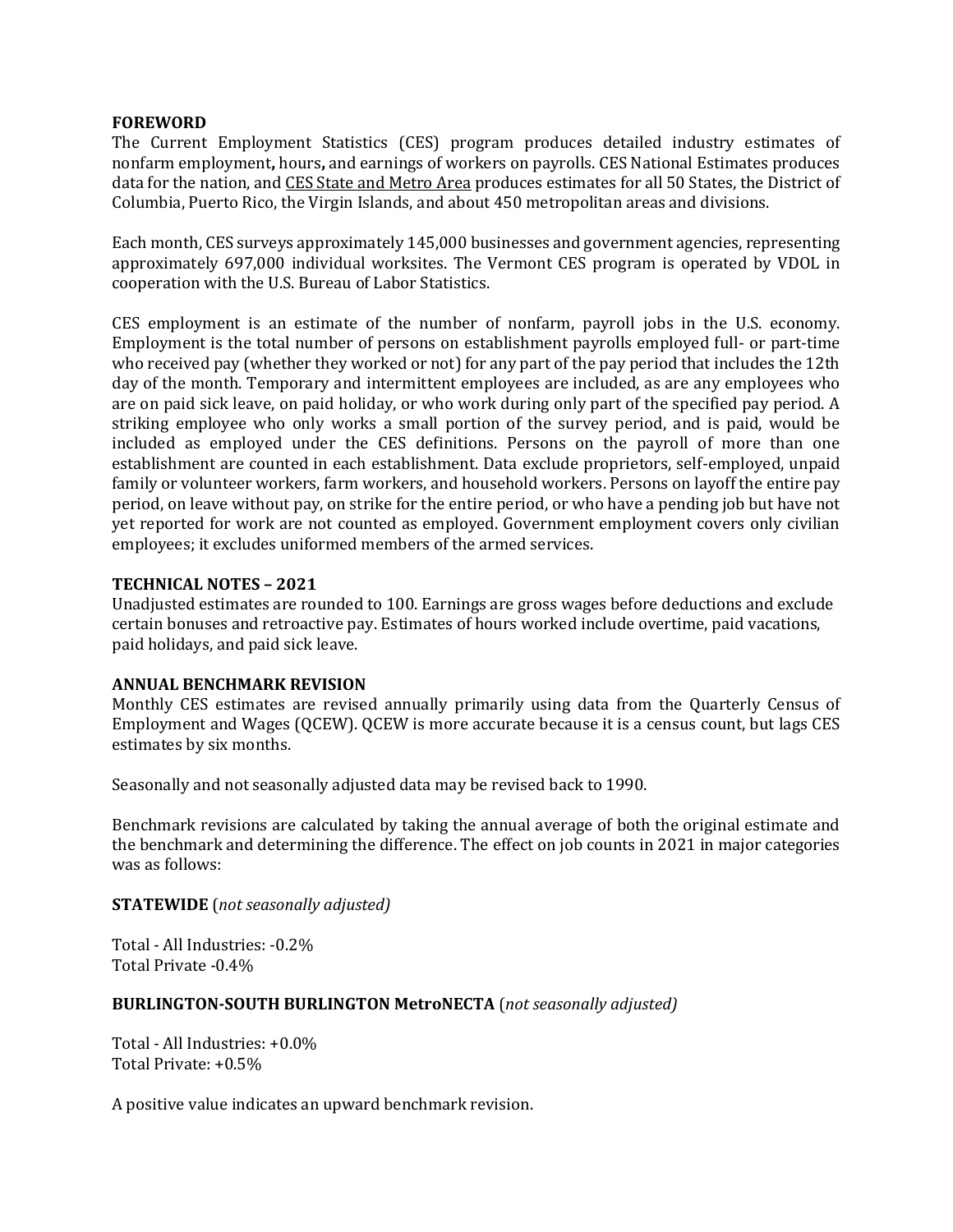Seasonally adjusted data are rounded to 100. As of the 2018 benchmark, seasonal factors are estimated using concurrent seasonal adjustment.<https://www.bls.gov/sae/saeconcurrent.htm>

All data for 2021 are final.

# **CURRENT EMPLOYMENT STATISTICS ANNUAL SUMMARY 2021 CONTENTS**

### **TABLE 1**

Vermont Statewide Nonfarm Payroll Employment by Major Industry

## **TABLE 2**

Burlington-South Burlington MetroNECTA Nonfarm Payroll Employment by Major Industry

## **TABLE 3**

Average Weekly Earnings of Production Employees

**TABLE 4** Average Weekly Hours of Production Employees

**TABLE 5** Average Hourly Earnings of Production Employees

## **TABLE 6**

2017 Vermont Statewide Seasonally Adjusted Table

**TABLE 7** 2018 Vermont Statewide Seasonally Adjusted Table

**TABLE 8** 2019 Vermont Statewide Seasonally Adjusted Table

**TABLE 9** 2020 Vermont Statewide Seasonally Adjusted Table

**TABLE 10** 2021 Vermont Statewide Seasonally Adjusted Table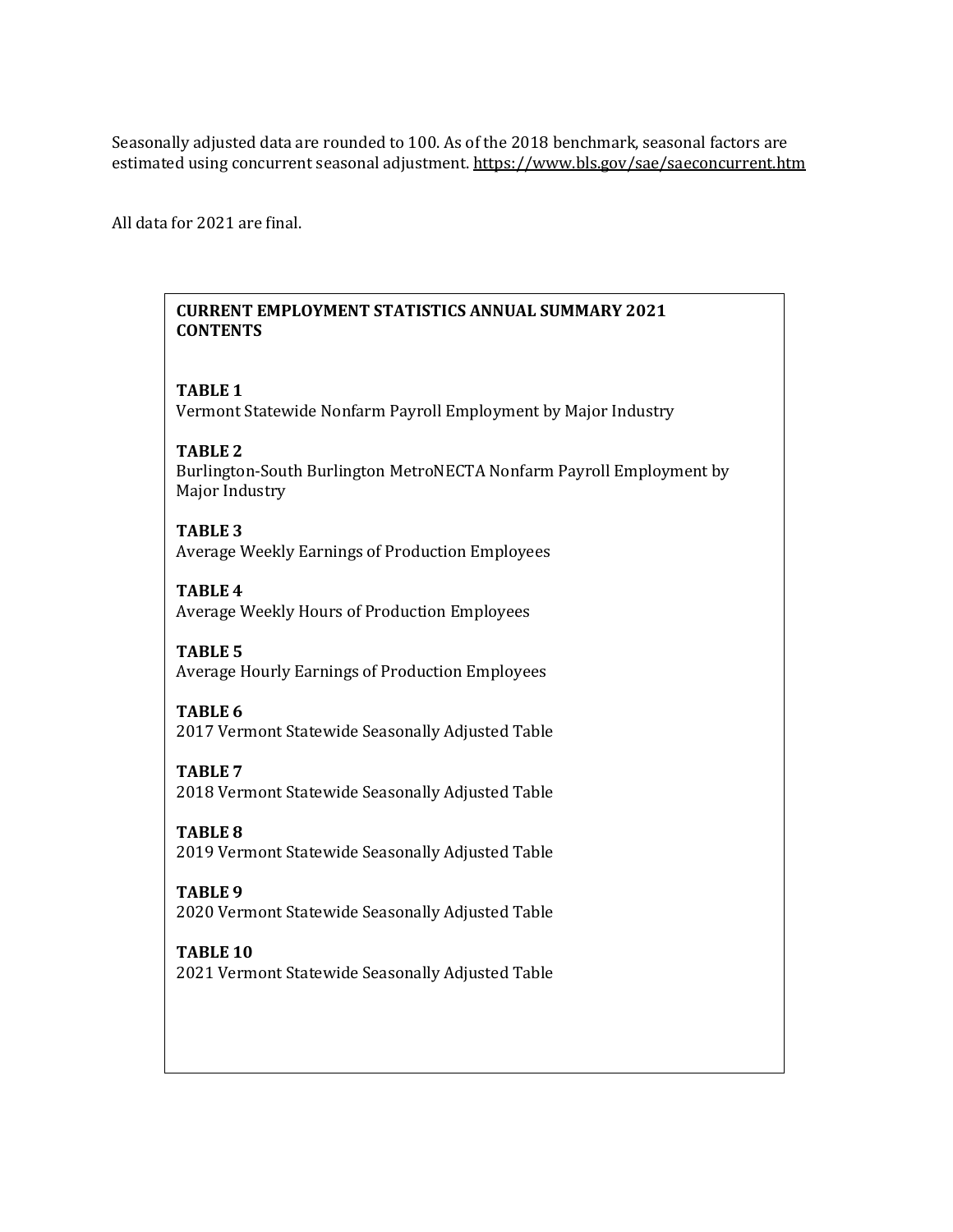#### **Table 1. Vermont Nonfarm Payroll Employment, Annual Table,** not seasonally adjusted

| <b>NAICS Industry</b>                   | $Jan-21$ | Feb-21  | Mar-21  | Apr-21  | May-21  | $ un-21 $ | $ ul-21$ | Aug-21  | $Sep-21$ | Oct-21  | Nov-21  | Dec-21  | Annual Average | Annual<br>Average | Difference |
|-----------------------------------------|----------|---------|---------|---------|---------|-----------|----------|---------|----------|---------|---------|---------|----------------|-------------------|------------|
|                                         |          |         |         |         |         |           |          |         |          |         |         |         | 2021           | 2020              |            |
| <b>TOTAL NONFARM</b>                    | 283.100  | 287.600 | 288.800 | 290.800 | 291.300 | 292.900   | 295.500  | 294.900 | 296.100  | 299.700 | 299,500 | 303.300 | 293,600        | 287,000           | 6.600      |
| <b>TOTAL PRIVATE</b>                    | 231,800  | 233,700 | 235,800 | 237,400 | 238,300 | 242,600   | 247,900  | 246,600 | 243,500  | 245,700 | 245,400 | 249,000 | 241,500        | 233,600           | 7,900      |
| <b>GOODS-PRODUCING</b>                  | 42,300   | 41,900  | 42,200  | 43,600  | 44,900  | 45,900    | 46,400   | 46,100  | 45,500   | 45,900  | 45,000  | 44,600  | 44,500         | 43,300            | 1,200      |
| MINING, LOGGING AND CONSTRUCTION        | 14,100   | 13,700  | 13,900  | 15,300  | 16,400  | 17,000    | 17,300   | 17,200  | 16,800   | 16,800  | 16,300  | 15,700  | 15,900         | 15,100            | 800        |
| Mining & Logging                        | 700      | 700     | 700     | 800     | 800     | 900       | 900      | 900     | 800      | 800     | 800     | 800     | 800            | 800               | $\Omega$   |
| Construction                            | 13,400   | 13,000  | 13,200  | 14,500  | 15,600  | 16,100    | 16,400   | 16,300  | 16,000   | 16,000  | 15,500  | 14,900  | 15,100         | 14,300            | 800        |
| MANUFACTURING                           | 28,200   | 28,200  | 28,300  | 28,300  | 28,500  | 28,900    | 29,100   | 28,900  | 28,700   | 29,100  | 28,700  | 28,900  | 28,700         | 28,200            | 500        |
| Durable Goods                           | 17,200   | 17,200  | 17,200  | 17,200  | 17,300  | 17,400    | 17,700   | 17,600  | 17,400   | 17,700  | 17,300  | 17,500  | 17,400         | 17,300            | 100        |
| Non-Durable Goods                       | 11,000   | 11,000  | 11,100  | 11,100  | 11,200  | 11,500    | 11,400   | 11,300  | 11,300   | 11,400  | 11,400  | 11,400  | 11,300         | 11,000            | 300        |
| Food Mfg.                               | 5,400    | 5,400   | 5.400   | 5.400   | 5,400   | 5,500     | 5,300    | 5,300   | 5,200    | 5,300   | 5,300   | 5,300   | 5,400          | 5,200             | 200        |
| <b>SERVICE-PROVIDING</b>                | 240.800  | 245,700 | 246,600 | 247,200 | 246.400 | 247.000   | 249.100  | 248.800 | 250.600  | 253,800 | 254,500 | 258,700 | 249.100        | 243,700           | 5.400      |
| TRADE, TRANSPORTATION AND UTILITIES     | 51,400   | 50,900  | 50,800  | 50,900  | 51,300  | 51,800    | 51,600   | 51,400  | 50,800   | 50,800  | 51,600  | 52,500  | 51,300         | 50,100            | 1,200      |
| <b>Wholesale Trade</b>                  | 8,600    | 8,500   | 8,500   | 8,500   | 8,600   | 8,700     | 8,800    | 8,700   | 8,700    | 8,800   | 8,800   | 8,800   | 8,700          | 8,700             | $\Omega$   |
| Retail Trade                            | 34,800   | 34,600  | 34,500  | 34,700  | 34,800  | 35,200    | 35,300   | 35,200  | 34,200   | 34,100  | 34,700  | 35,100  | 34,800         | 33,700            | 1,100      |
| Food & Beverage Stores                  | 9,800    | 9,800   | 9,700   | 9,600   | 9,700   | 9,800     | 9,800    | 9,700   | 9,300    | 9,200   | 9,400   | 9,400   | 9,600          | 9,400             | 200        |
| General Merchandise Stores              | 3,000    | 3,000   | 3,100   | 3,000   | 3,100   | 3,000     | 3,100    | 3,100   | 3,100    | 3,100   | 3,300   | 3,400   | 3,100          | 3,000             | 100        |
| Transportation, Warehousing & Utilities | 8.000    | 7,800   | 7.800   | 7,700   | 7.900   | 7,900     | 7,500    | 7,500   | 7.900    | 7.900   | 8,100   | 8,600   | 7,900          | 7,700             | 200        |
| Transportation & Warehousing            | 6.800    | 6,600   | 6,600   | 6,500   | 6,700   | 6,700     | 6,300    | 6,300   | 6,700    | 6,700   | 6,900   | 7,400   | 6.700          | 6.500             | 200        |
| Utilities                               | 1.200    | 1,200   | 1,200   | 1,200   | 1,200   | 1,200     | 1,200    | 1,200   | 1,200    | 1,200   | 1,200   | 1,200   | 1,200          | 1,200             | $\bf{0}$   |
| <b>INFORMATION</b>                      | 3,900    | 4,000   | 3,900   | 3,900   | 4,000   | 4,000     | 4,000    | 4,100   | 4,000    | 4,000   | 4,100   | 4,000   | 4,000          | 4,000             | $\bf{0}$   |
| <b>FINANCIAL ACTIVITIES</b>             | 11,900   | 11,800  | 11,800  | 11,800  | 11,800  | 11,900    | 12,000   | 11,900  | 11,800   | 11,800  | 11,800  | 12,000  | 11,900         | 11,900            | $\bf{0}$   |
| Finance & Insurance                     | 9,000    | 8,900   | 8,900   | 8,900   | 8,900   | 8,900     | 8,900    | 8,800   | 8,800    | 8,800   | 8,800   | 8,900   | 8,900          | 9,100             | $-200$     |
| Real Estate, Rental & Leasing           | 2,900    | 2,900   | 2,900   | 2,900   | 2,900   | 3,000     | 3,100    | 3,100   | 3,000    | 3,000   | 3,000   | 3,100   | 3,000          | 2,900             | 100        |
| PROFESSIONAL AND BUSINESS SERVICES      | 28,300   | 28,500  | 28,600  | 29,400  | 30,000  | 30,300    | 31,100   | 30,900  | 30,300   | 31,200  | 31,100  | 30,800  | 30,000         | 28,500            | 1,500      |
| Professional & Technical Services       | 15,200   | 15,400  | 15,600  | 15,800  | 15,800  | 16,000    | 16,300   | 16,300  | 16,000   | 16,100  | 16,000  | 16,200  | 15,900         | 15,100            | 800        |
| Administrative & Waste Services         | 11,000   | 11,000  | 11,000  | 11,600  | 12,200  | 12,200    | 12,800   | 12,600  | 12,300   | 13,100  | 13,000  | 12,500  | 12,100         | 11,400            | 700        |
| <b>EDUCATION AND HEALTH SERVICES</b>    | 58.800   | 60.400  | 62,200  | 62,200  | 60.700  | 59,200    | 59,500   | 58,600  | 60,600   | 61,400  | 62,400  | 61,700  | 60,600         | 60.700            | $-100$     |
| <b>Educational Services</b>             | 9.500    | 11,000  | 12,500  | 12,500  | 11,300  | 9.400     | 9.800    | 9,200   | 12,000   | 12,500  | 12,700  | 12,500  | 11,200         | 11,400            | $-200$     |
| <b>Colleges and Universities</b>        | 4.900    | 6.200   | 7.700   | 7.900   | 6.700   | 4.800     | 5,200    | 4,700   | 7.400    | 8.000   | 8.100   | 7.900   | 6.600          | 6,700             | $-100$     |
| Health Care & Social Assistance         | 49,300   | 49,400  | 49,700  | 49,700  | 49,400  | 49,800    | 49,700   | 49,400  | 48,600   | 48,900  | 49,700  | 49,200  | 49,400         | 49,300            | 100        |
| Ambulatory Health Care Services         | 16,900   | 16,900  | 17,000  | 16,900  | 16,800  | 16,900    | 16,800   | 16,700  | 16,500   | 16,500  | 16,500  | 16,400  | 16,700         | 16,300            | 400        |
| Hospitals                               | 14,000   | 14,000  | 14,000  | 14,000  | 13,900  | 14,000    | 13,800   | 13,800  | 13,700   | 13,700  | 14,200  | 13,800  | 13,900         | 13,900            | $\Omega$   |
| Nursing & Residential Care Facilities   | 6,900    | 6,900   | 6,900   | 6,900   | 6,900   | 6,900     | 6,700    | 6,700   | 6,400    | 6,400   | 6,500   | 6,400   | 6,700          | 7,100             | $-400$     |
| Social Assistance                       | 11,500   | 11,600  | 11,800  | 11,900  | 11,800  | 12,000    | 12,400   | 12,200  | 12,000   | 12,300  | 12,500  | 12,600  | 12,100         | 11,900            | 200        |
| <b>LEISURE AND HOSPITALITY</b>          | 26.400   | 27,400  | 27,400  | 26,300  | 26,200  | 29,900    | 33,400   | 33,700  | 30,900   | 30,700  | 29,400  | 33,200  | 29,600         | 26,000            | 3,600      |
| Arts. Entertainment & Recreation        | 2.900    | 3.000   | 3.000   | 2.900   | 3.500   | 4,200     | 4.900    | 4.800   | 4,300    | 3,900   | 3.400   | 3,700   | 3.700          | 3.200             | 500        |
| Accommodation & Food Services           | 23,500   | 24,400  | 24,400  | 23,400  | 22,700  | 25,700    | 28,500   | 28,900  | 26,600   | 26,800  | 26,000  | 29,500  | 25,900         | 22,800            | 3,100      |
| Accommodation                           | 9.700    | 9.900   | 9,500   | 8.100   | 6.200   | 7,800     | 9,500    | 9.700   | 8,100    | 8,000   | 8,000   | 10,800  | 8,800          | 7.800             | 1,000      |
| Hotels & Motels                         | 9.100    | 9.200   | 8.800   | 7,300   | 5,300   | 6,500     | 7,200    | 7,400   | 6,800    | 6,900   | 7,200   | 9,900   | 7.600          | 7.100             | 500        |
| Food Services & Drinking Places         | 13,800   | 14,500  | 14,900  | 15,300  | 16,500  | 17,900    | 19,000   | 19,200  | 18,500   | 18,800  | 18,000  | 18,700  | 17,100         | 15,000            | 2,100      |
| <b>OTHER SERVICES</b>                   | 8,800    | 8,800   | 8,900   | 9,300   | 9,400   | 9,600     | 9,900    | 9,900   | 9,600    | 9,900   | 10,000  | 10,200  | 9,500          | 9,200             | 300        |
| <b>GOVERNMENT</b>                       | 51,300   | 53,900  | 53,000  | 53,400  | 53,000  | 50,300    | 47,600   | 48,300  | 52,600   | 54,000  | 54,100  | 54,300  | 52,200         | 53,400            | $-1,200$   |
| <b>Federal Government</b>               | 7,100    | 7,000   | 6,900   | 7,000   | 6,900   | 6,900     | 7,000    | 6,900   | 6,800    | 6,900   | 6,800   | 6,700   | 6,900          | 7,300             | $-400$     |
| <b>State Government Education</b>       | 6.900    | 9.500   | 8.800   | 9.100   | 8.200   | 6,400     | 6.400    | 6.500   | 8.600    | 9.400   | 9.500   | 9.300   | 8,200          | 8,500             | $-300$     |
| Other State Government                  | 9.000    | 9.000   | 9,000   | 9,000   | 9,100   | 9,200     | 9,200    | 9.200   | 9,200    | 9,100   | 9,000   | 9,000   | 9,100          | 9,300             | $-200$     |
| <b>Local Government Education</b>       | 21,100   | 21,300  | 21,200  | 21,100  | 21,500  | 20,100    | 16,800   | 17,700  | 20,700   | 21,300  | 21,400  | 21,800  | 20,500         | 20,800            | $-300$     |
| Other Local Government                  | 7.200    | 7.100   | 7.100   | 7.200   | 7,300   | 7.700     | 8.200    | 8.000   | 7,300    | 7,300   | 7.400   | 7,500   | 7.400          | 7.400             | $\bf{0}$   |
|                                         |          |         |         |         |         |           |          |         |          |         |         |         |                |                   |            |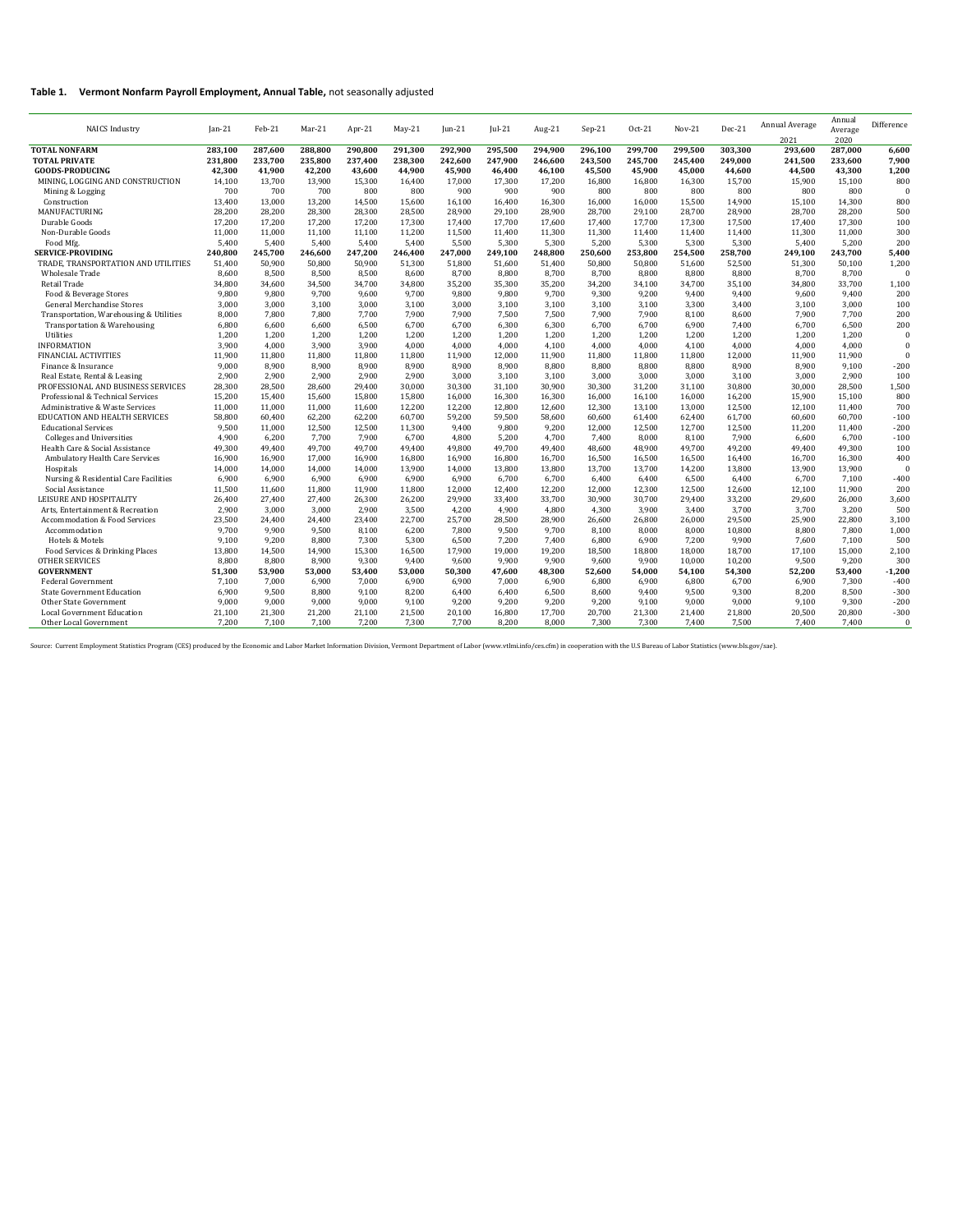#### **Table 2. Burlington-S. Burlington MetroNECTA Nonfarm Payroll Employment, Annual Table,** not seasonally adjusted

| <b>NAICS Industry</b>                    | $Ian-21$ | Feb-21  | Mar-21  | Apr- $21$ | $May-21$ | $[un-21]$       | $ ul-21$ | Aug-21  | $Sep-21$ | $Oct-21$ | $Nov-21$ | $Dec-21$ | Annual<br>Average 2021 Average 2020 | Annual  | Difference |
|------------------------------------------|----------|---------|---------|-----------|----------|-----------------|----------|---------|----------|----------|----------|----------|-------------------------------------|---------|------------|
| <b>TOTAL NONFARM</b>                     | 113.800  | 117.500 | 116.900 | 118.600   | 118.300  | 118.300 118.700 |          | 118.400 | 119.400  | 120.800  | 121.000  | 120.600  | 118,500                             | 116,000 | 2,500      |
| <b>TOTAL PRIVATE</b>                     | 92.900   | 94,700  | 95.100  | 96.300    | 96.800   | 98.400          | 99.600   | 99.300  | 98.100   | 98.800   | 99.000   | 98.500   | 97.300                              | 94,000  | 3,300      |
| GOODS-PRODUCING                          | 17.400   | 17.300  | 17.300  | 17.700    | 18.100   | 18.400          | 18.500   | 18.500  | 18.300   | 18.500   | 18.100   | 17.800   | 18.000                              | 17.700  | 300        |
| MINING, LOGGING AND CONSTRUCTION         | 5,300    | 5,200   | 5,300   | 5,600     | 6,000    | 6,100           | 6,200    | 6,200   | 6,100    | 6,100    | 5,800    | 5,500    | 5,800                               | 5,500   | 300        |
| MANUFACTURING                            | 12,100   | 12,100  | 12,000  | 12,100    | 12,100   | 12,300          | 12,300   | 12,300  | 12,200   | 12,400   | 12,300   | 12,300   | 12,200                              | 12,200  | $\Omega$   |
| Durable Goods                            | 7.600    | 7.600   | 7,500   | 7.500     | 7.500    | 7.600           | 7.700    | 7.700   | 7.600    | 7.700    | 7.700    | 7.700    | 7.600                               | 7.800   | $-200$     |
| Non-Durable Goods                        | 4.500    | 4.500   | 4,500   | 4.600     | 4.600    | 4,700           | 4.600    | 4.600   | 4.600    | 4.700    | 4.600    | 4.600    | 4.600                               | 4.400   | 200        |
| <b>SERVICE-PROVIDING</b>                 | 96.400   | 100.200 | 99,600  | 100.900   | 100.200  | 99.900          | 100.200  | 99.900  | 101.100  | 102.300  | 102.900  | 02.800   | 100.500                             | 98,300  | 2,200      |
| TRADE. TRANSPORTATION AND UTILITIES      | 21,200   | 21,100  | 21,100  | 21,200    | 21.400   | 21.600          | 21,600   | 21,600  | 21,000   | 20,900   | 21.300   | 21.700   | 21,300                              | 20,500  | 800        |
| <b>Wholesale Trade</b>                   | 4.200    | 4.200   | 4.200   | 4.200     | 4.200    | 4.300           | 4.400    | 4.400   | 4.300    | 4.400    | 4.400    | 4.400    | 4,300                               | 4.100   | 200        |
| Retail Trade                             | 13,600   | 13,600  | 13,500  | 13,600    | 13.700   | 13,800          | 13,800   | 13,800  | 13,300   | 13,100   | 13,500   | 13.700   | 13,600                              | 13,100  | 500        |
| Transportation, Warehousing & Utilities  | 3.400    | 3,300   | 3,400   | 3,400     | 3,500    | 3,500           | 3.400    | 3,400   | 3,400    | 3,400    | 3.400    | 3.600    | 3.400                               | 3.300   | 100        |
| <b>INFORMATION</b>                       | 2.100    | 2.200   | 2,200   | 2,200     | 2.200    | 2.200           | 2.200    | 2,200   | 2,100    | 2,100    | 2,100    | 2.100    | 2,200                               | 2.200   | $\Omega$   |
| <b>FINANCIAL ACTIVITIES</b>              | 4,500    | 4,500   | 4,500   | 4,500     | 4,500    | 4,600           | 4.600    | 4,600   | 4,500    | 4,500    | 4,500    | 4.500    | 4,500                               | 4,600   | $-100$     |
| PROFESSIONAL AND BUSINESS SERVICES       | 14,900   | 15,000  | 14,900  | 15,200    | 15,300   | 15,300          | 15,500   | 15,500  | 15,300   | 15,700   | 15,700   | 15,300   | 15,300                              | 14,700  | 600        |
| Professional & Technical Services        | 8.800    | 8.900   | 8.900   | 9.000     | 9.000    | 9.100           | 9,300    | 9,300   | 9,100    | 9.200    | 9.100    | 9.200    | 9.100                               | 8.800   | 300        |
| <b>EDUCATION AND HEALTH SERVICES</b>     | 21,300   | 22,600  | 22,800  | 22,800    | 21,600   | 21.400          | 21,200   | 20,900  | 21,900   | 22,100   | 22,600   | 22,100   | 21,900                              | 21,500  | 400        |
| Health Care & Social Assistance          | 18.800   | 18,900  | 18,900  | 18,900    | 18,900   | 18.900          | 18.700   | 18,500  | 18,300   | 18,400   | 18,900   | 18.400   | 18,700                              | 18,300  | 400        |
| LEISURE AND HOSPITALITY                  | 7.900    | 8.400   | 8.700   | 8.900     | 9.900    | 11.000          | 12.000   | 12,100  | 11,200   | 11.100   | 10.800   | 11.100   | 10,300                              | 9.100   | 1,200      |
| <b>Accommodation &amp; Food Services</b> | 6.800    | 7.400   | 7,600   | 7.700     | 8,500    | 9.300           | 10.000   | 10,200  | 9,600    | 9.600    | 9.400    | 9.700    | 8,800                               | 7.800   | 1,000      |
| Food Services & Drinking Places          | 5,300    | 5,800   | 6,000   | 6,500     | 7,000    | 7,500           | 7,900    | 8,000   | 7,800    | 7,800    | 7,500    | 7,600    | 7,100                               | 6,300   | 800        |
| <b>OTHER SERVICES</b>                    | 3.600    | 3.600   | 3,600   | 3,800     | 3.800    | 3.900           | 4.000    | 3,900   | 3.800    | 3,900    | 3,900    | 3.900    | 3,800                               | 3,700   | 100        |
| <b>GOVERNMENT</b>                        | 20.900   | 22,800  | 21,800  | 22,300    | 21,500   | 19,900          | 19.100   | 19.100  | 21.300   | 22,000   | 22,000   | 22.100   | 21,200                              | 22,000  | $-800$     |
| <b>Federal Government</b>                | 3.800    | 3,700   | 3,700   | 3,700     | 3,600    | 3,600           | 3.600    | 3,600   | 3,600    | 3,600    | 3,500    | 3,500    | 3,600                               | 3,900   | $-300$     |
| State Government Education               | 5.600    | 7.600   | 6,800   | 7.000     | 6,300    | 5,100           | 5,000    | 5.100   | 6,700    | 7,300    | 7,300    | 7.200    | 6.400                               | 6.600   | $-200$     |
| Other State Government                   | 1.800    | 1.800   | 1,800   | 1.800     | 1.800    | 1.800           | 1.900    | 1.900   | 1,800    | 1,800    | 1.800    | 1.800    | 1,800                               | 2,000   | $-200$     |
| Local Government Education               | 7,000    | 7,000   | 6,800   | 7,100     | 7,100    | 6,600           | 5,500    | 5,500   | 6,500    | 6,600    | 6,700    | 6,900    | 6,600                               | 6,700   | $-100$     |
| Other Local Government                   | 2.700    | 2.700   | 2.700   | 2.700     | 2.700    | 2.800           | 3.100    | 3.000   | 2.700    | 2.700    | 2.700    | 2.700    | 2.800                               | 2.800   | $\Omega$   |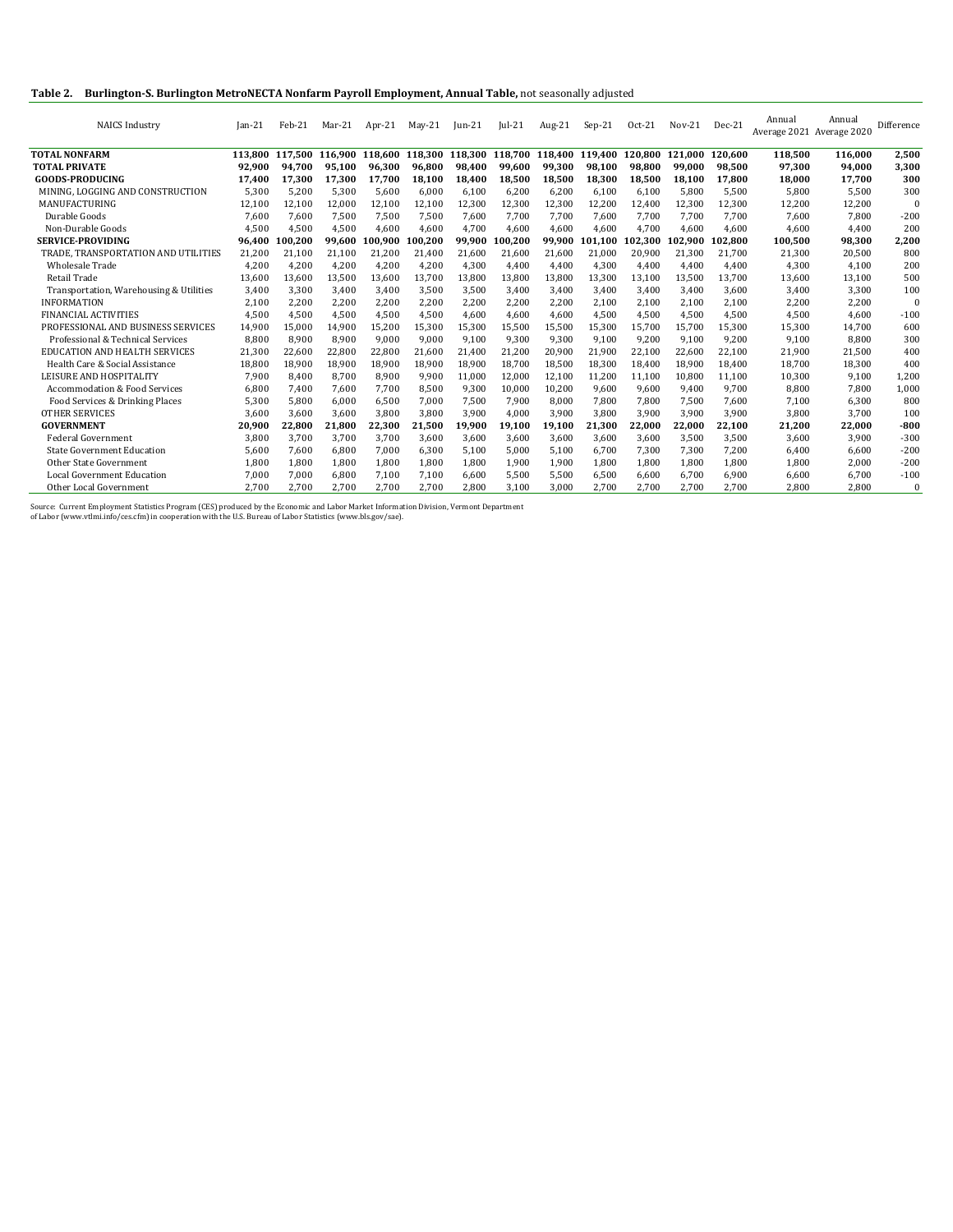#### **Table 3.**

#### **Estimated Statewide Average Weekly Earnings (\$) Production Employees & Nonsupervisory Employees in Selected Industries**

|                              |          |        |        |           |          |              | 2021     |          |          |          |          |          |                           |                           |            |
|------------------------------|----------|--------|--------|-----------|----------|--------------|----------|----------|----------|----------|----------|----------|---------------------------|---------------------------|------------|
| <b>INDUSTRY TITLE</b>        | $Ian-21$ | Feb-21 | Mar-21 | Apr- $21$ | $May-21$ | $I$ un- $21$ | $Iul-21$ | Aug-21   | $Sep-21$ | $Oct-21$ | $Nov-21$ | $Dec-21$ | Annual<br>Average<br>2021 | Annual<br>Average<br>2020 | Difference |
| <b>GOODS PRODUCING</b>       |          |        |        |           |          |              |          |          |          |          |          |          |                           |                           |            |
| Construction                 | 955.70   | 921.27 | 920.20 | 984.36    | 1.000.18 | 1.017.08     | 1.046.63 | 1.039.57 | 1.075.29 | 1.059.08 | 1.033.29 | 1.024.51 | 1.013.35                  | 957.17                    | 5.9%       |
| Manufacturing                | 824.47   | 796.98 | 822.38 | 804.38    | 833.25   | 815.34       | 810.90   | 823.06   | 822.31   | 830.68   | 834.94   | 834.29   | 821.18                    | 811.55                    | 1.2%       |
| Durable Goods                | 919.63   | 896.30 | 905.99 | 892.98    | 927.71   | 891.77       | 876.29   | 892.76   | 889.33   | 897.70   | 907.90   | 884.97   | 899.90                    | 863.50                    | 4.2%       |
| <b>SERVICE PROVIDING</b>     |          |        |        |           |          |              |          |          |          |          |          |          |                           |                           |            |
| <b>Wholesale Trade</b>       | 925.24   | 860.32 | 891.10 | 930.81    | 941.27   | 949.46       | 986.43   | 944.30   | 1.025.20 | 983.13   | 1.041.27 | 969.90   | 954.80                    | 894.26                    | 6.8%       |
| Retail Trade                 | 607.85   | 617.14 | 621.81 | 632.71    | 632.09   | 634.26       | 658.70   | 639.32   | 653.58   | 668.95   | 710.39   | 675.49   | 645.73                    | 580.86                    | 11.2%      |
| Health Care & Social Assist. | 863.25   | 866.89 | 864.94 | 856.64    | 844.29   | 846.31       | 838.55   | 836.48   | 848.82   | 844.13   | 820.52   | 860.67   | 848.78                    | 810.97                    | 4.7%       |

#### **Table 4.**

|                              | <b>Estimated Statewide Average Weekly Hours</b><br><b>Production Employees &amp; Nonsupervisory Employees in Selected Industries</b> |        |        |        |          |           |          |        |          |        |          |          |                           |                           |            |
|------------------------------|--------------------------------------------------------------------------------------------------------------------------------------|--------|--------|--------|----------|-----------|----------|--------|----------|--------|----------|----------|---------------------------|---------------------------|------------|
|                              |                                                                                                                                      |        |        |        |          |           | 2021     |        |          |        |          |          |                           |                           |            |
| <b>INDUSTRY TITLE</b>        | $Jan-21$                                                                                                                             | Feb-21 | Mar-21 | Apr-21 | $May-21$ | $[un-21]$ | $ ul-21$ | Aug-21 | $Sep-21$ | Oct-21 | $Nov-21$ | $Dec-21$ | Annual<br>Average<br>2021 | Annual<br>Average<br>2020 | Difference |
| <b>GOODS PRODUCING</b>       |                                                                                                                                      |        |        |        |          |           |          |        |          |        |          |          |                           |                           |            |
| Construction                 | 37.1                                                                                                                                 | 36.1   | 36.2   | 39.0   | 39.1     | 39.3      | 39.6     | 40.2   | 40.7     | 39.8   | 38.7     | 38.4     | 38.9                      | 39.1                      | $-0.5%$    |
| Manufacturing                | 39.6                                                                                                                                 | 37.7   | 38.7   | 37.5   | 38.1     | 38.1      | 37.3     | 37.6   | 37.6     | 37.2   | 38.3     | 38.2     | 38.0                      | 39.3                      | $-3.3%$    |
| Durable Goods                | 40.8                                                                                                                                 | 39.8   | 40.5   | 39.6   | 40.3     | 39.9      | 38.4     | 38.9   | 38.7     | 38.2   | 39.1     | 37.9     | 39.4                      | 40.2                      | $-2.0%$    |
| <b>SERVICE PROVIDING</b>     |                                                                                                                                      |        |        |        |          |           |          |        |          |        |          |          |                           |                           |            |
| Wholesale Trade              | 38.6                                                                                                                                 | 38.0   | 38.0   | 38.8   | 39.4     | 38.3      | 39.3     | 38.2   | 39.1     | 37.9   | 38.1     | 38.2     | 38.5                      | 38.2                      | $0.8\%$    |
| Retail Trade                 | 31.3                                                                                                                                 | 31.2   | 31.5   | 31.0   | 31.0     | 30.7      | 31.1     | 30.9   | 30.8     | 30.7   | 30.9     | 31.1     | 31.0                      | 31.5                      | $-1.6%$    |
| Health Care & Social Assist. | 33.1                                                                                                                                 | 33.1   | 32.8   | 32.0   | 31.8     | 31.9      | 31.0     | 30.1   | 30.9     | 31.0   | 30.3     | 31.4     | 31.6                      | 32.4                      | $-2.5%$    |

#### **Table 5.**

#### **Estimated Statewide Average Hourly Earnings (\$) Production Employees & Nonsupervisory Employees in Selected Industries**

|                              |          |        |        |           |          |           | 2021     |        |          |          |          |          |         |         |            |
|------------------------------|----------|--------|--------|-----------|----------|-----------|----------|--------|----------|----------|----------|----------|---------|---------|------------|
|                              |          |        |        |           |          |           |          |        |          |          |          |          | Annual  | Annual  |            |
| <b>INDUSTRY TITLE</b>        | $Jan-21$ | Feb-21 | Mar-21 | Apr- $21$ | $May-21$ | $[un-21]$ | $ ul-21$ | Aug-21 | $Sep-21$ | $Oct-21$ | $Nov-21$ | $Dec-21$ | Average | Average | Difference |
|                              |          |        |        |           |          |           |          |        |          |          |          |          | 2021    | 2020    |            |
| <b>GOODS PRODUCING</b>       |          |        |        |           |          |           |          |        |          |          |          |          |         |         |            |
| Construction                 | 25.76    | 25.52  | 25.42  | 25.24     | 25.58    | 25.88     | 26.43    | 25.86  | 26.42    | 26.61    | 26.70    | 26.68    | 26.05   | 24.48   | 6.4%       |
| Manufacturing                | 20.82    | 21.14  | 21.25  | 21.45     | 21.87    | 21.40     | 21.74    | 21.89  | 21.87    | 22.33    | 21.80    | 21.84    | 21.61   | 20.65   | 4.6%       |
| Durable Goods                | 22.54    | 22.52  | 22.37  | 22.55     | 23.02    | 22.35     | 22.82    | 22.95  | 22.98    | 23.50    | 23.22    | 23.35    | 22.84   | 21.48   | 6.3%       |
| <b>SERVICE PROVIDING</b>     |          |        |        |           |          |           |          |        |          |          |          |          |         |         |            |
| Wholesale Trade              | 23.97    | 22.64  | 23.45  | 23.99     | 23.89    | 24.79     | 25.10    | 24.72  | 26.22    | 25.94    | 27.33    | 25.39    | 24.80   | 23.41   | 5.9%       |
| Retail Trade                 | 19.42    | 19.78  | 19.74  | 20.41     | 20.39    | 20.66     | 21.18    | 20.69  | 21.22    | 21.79    | 22.99    | 21.72    | 20.83   | 18.44   | 13.0%      |
| Health Care & Social Assist. | 26.08    | 26.19  | 26.37  | 26.77     | 26.55    | 26.53     | 27.05    | 27.79  | 27.47    | 27.23    | 27.08    | 27.41    | 26.86   | 25.03   | 7.3%       |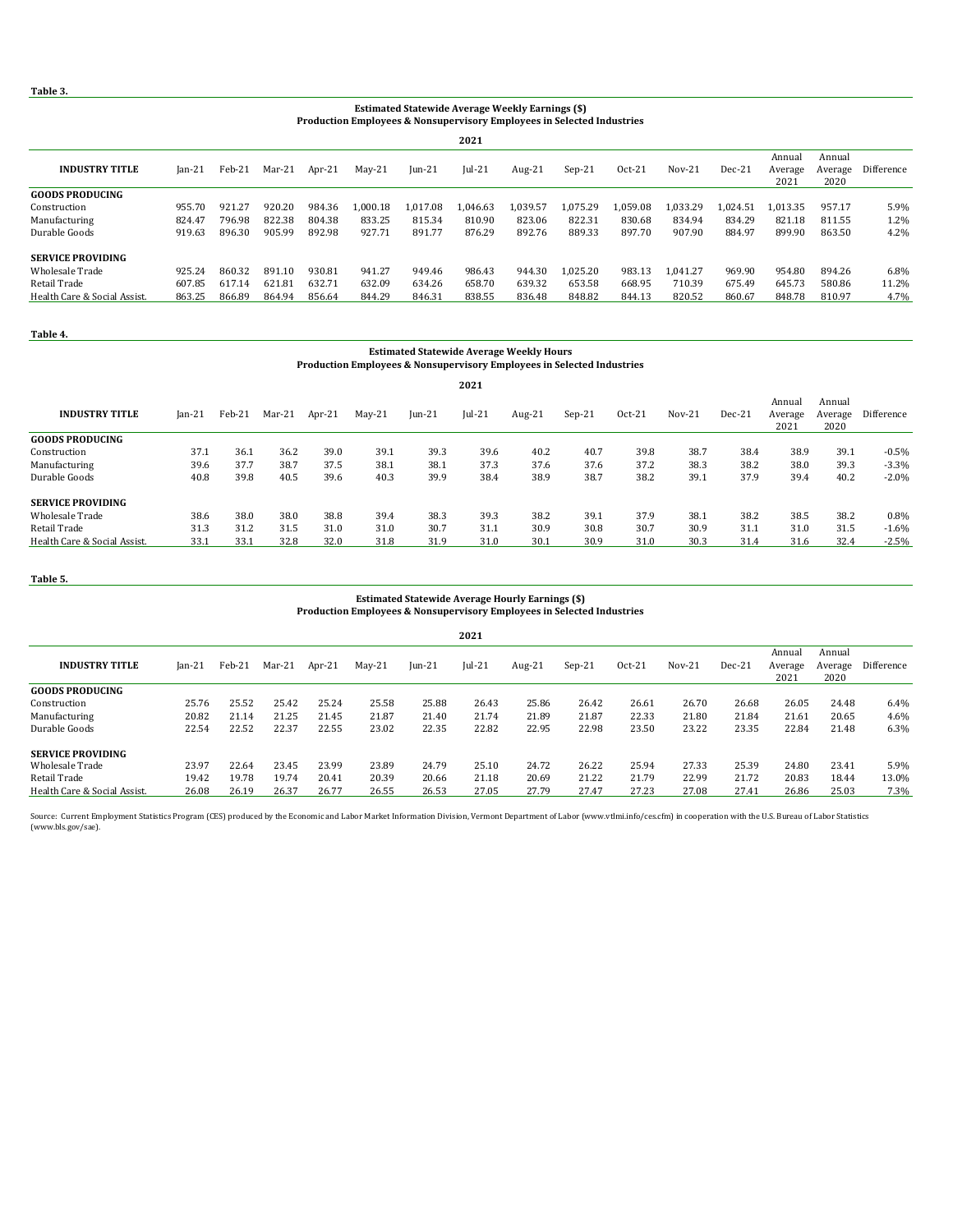| <b>NAICS Industry</b>                    |       | $Jan-17$ Feb-17 |       |       | Mar-17 Apr-17 May-17 Jun-17 Jul-17 Aug-17 |       |             |       |       |       | Sep-17 Oct-17 Nov-17 | $Dec-17$ |
|------------------------------------------|-------|-----------------|-------|-------|-------------------------------------------|-------|-------------|-------|-------|-------|----------------------|----------|
| <b>Statewide, Total Nonfarm</b>          | 314.9 | 313.1           | 314.3 | 315.0 | 314.9                                     | 316.7 | 314.9       | 315.5 | 315.3 | 315.1 | 315.7                | 316.5    |
| <b>Total Private</b>                     | 258.7 | 256.9           | 257.9 | 258.7 | 258.9                                     | 260.3 | 258.6       | 259.5 | 259.0 | 258.7 | 259.3                | 260.0    |
| Mining, Logging and Construction         | 16.1  | 15.9            | 15.9  | 15.9  | 16.0                                      | 16.1  | 15.9        | 15.9  | 16.0  | 16.0  | 16.0                 | 16.0     |
| Mining & Logging                         | 0.8   | 0.8             | 0.8   | 0.7   | 0.8                                       | 0.8   | 0.7         | 0.7   | 0.8   | 0.8   | 0.8                  | 0.8      |
| Construction                             | 15.3  | 15.1            | 15.1  | 15.2  | 15.2                                      | 15.3  | 15.2        | 15.2  | 15.2  | 15.2  | 15.2                 | 15.2     |
| Manufacturing                            | 29.7  | 29.4            | 29.6  | 29.6  | 29.6                                      | 29.6  | 29.4        | 29.5  | 29.6  | 29.5  | 29.4                 | 29.6     |
| Durable Goods                            | 18.4  | 18.3            | 18.4  | 18.4  | 18.3                                      | 18.3  | 18.1        | 18.2  | 18.3  | 18.2  | 18.1                 | 18.2     |
| Non-Durable Goods                        | 11.3  | 11.1            | 11.2  | 11.2  | 11.3                                      | 11.3  | 11.3        | 11.3  | 11.3  | 11.3  | 11.3                 | 11.4     |
| Trade, Transportation and Utilities      | 55.6  | 55.1            | 55.1  | 55.2  | 55.2                                      | 55.2  | 55.0        | 55.2  | 55.0  | 55.2  | 55.1                 | 55.0     |
| <b>Wholesale Trade</b>                   | 9.4   | 9.3             | 9.2   | 9.2   | 9.3                                       | 9.3   | 9.3         | 9.3   | 9.3   | 9.3   | 9.2                  | 9.2      |
| Retail Trade                             | 38.2  | 37.8            | 37.9  | 38.0  | 37.9                                      | 37.9  | 37.7        | 37.8  | 37.8  | 38.1  | 38.0                 | 37.8     |
| Trans., Warehousing & Utilities          | 8.0   | 8.0             | 8.0   | 8.0   | 8.0                                       | 8.0   | 8.0         | 8.1   | 7.9   | 7.8   | 7.9                  | 8.0      |
| Information                              | 4.6   | 4.6             | 4.6   | 4.6   | 4.5                                       | 4.5   | 4.4         | 4.4   | 4.5   | 4.4   | 4.4                  | 4.4      |
| Finance & Insurance                      | 9.0   | 9.0             | 9.0   | 9.0   | 9.0                                       | 9.1   | 9.0         | 9.0   | 9.0   | 9.0   | 9.1                  | 9.1      |
| Real Estate, Rental & Leasing            | 3.0   | 3.0             | 3.0   | 3.0   | 3.0                                       | 3.0   | 3.0         | 3.1   | 3.0   | 3.1   | 3.0                  | 3.0      |
| Professional and Business Services       | 28.1  | 28.0            | 28.2  | 28.6  | 28.7                                      | 28.8  | 28.6        | 28.6  | 28.6  | 28.7  | 28.7                 | 28.7     |
| Professional & Technical Services        | 14.4  | 14.4            | 14.6  | 14.5  | 14.6                                      | 14.7  | 14.6        | 14.6  | 14.5  | 14.7  | 14.7                 | 14.8     |
| Administrative & Waste Services          | 11.6  | 11.6            | 11.5  | 12.0  | 12.1                                      | 12.2  | 12.0        | 12.0  | 12.0  | 12.1  | 12.0                 | 12.0     |
| <b>Education and Health Services</b>     | 65.2  | 64.9            | 65.3  | 65.2  | 65.5                                      | 66.2  | 66.0        | 66.3  | 66.1  | 65.8  | 65.5                 | 66.1     |
| <b>Private Educational Services</b>      | 13.6  | 13.5            | 13.6  | 13.4  | 13.5                                      | 13.7  | 13.6        | 13.9  | 13.5  | 13.5  | 13.5                 | 13.6     |
| Health Care & Social Assistance          | 51.6  | 51.4            | 51.7  | 51.8  | 52.0                                      | 52.5  | 52.4        | 52.4  | 52.6  | 52.3  | 52.0                 | 52.5     |
| Leisure and Hospitality                  | 37.2  | 36.9            | 37.0  | 37.5  | 37.3                                      | 37.7  | 37.3        | 37.4  | 37.1  | 36.9  | 37.9                 | 38.0     |
| Arts, Entertainment & Recreation         | 4.2   | 4.1             | 4.3   | 4.4   | 4.5                                       | 4.5   | 4.4         | 4.4   | 4.5   | 4.5   | 4.6                  | 4.6      |
| <b>Accommodation &amp; Food Services</b> | 33.0  | 32.8            | 32.7  | 33.1  | 32.8                                      | 33.2  | 32.9        | 33.0  | 32.6  | 32.4  | 33.3                 | 33.4     |
| <b>Other Services</b>                    | 10.2  | 10.1            | 10.2  | 10.1  | 10.1                                      | 10.1  | 10.0        | 10.1  | 10.1  | 10.1  | 10.2                 | 10.1     |
| Government                               | 56.2  | 56.2            | 56.4  | 56.3  | 56.0                                      | 56.4  | 56.3        | 56.0  | 56.3  | 56.4  | 56.4                 | 56.5     |
| Federal                                  | 6.9   | 6.9             | 7.0   | 6.9   | 6.9                                       | 7.0   | 7.0         | 7.0   | 6.9   | 7.0   | 7.0                  | 7.0      |
| State                                    | 19.4  | 19.2            | 19.3  | 19.2  | 18.9                                      | 19.1  | 19.0        | 19.0  | 19.2  | 19.3  | 19.4                 | 19.2     |
| Local                                    | 29.9  | 30.1            | 30.1  | 30.2  | 30.2                                      | 30.3  | 30.3        | 30.0  | 30.2  | 30.1  | 30.0                 | 30.3     |
| <b>Burlington-S. Burlington Metro</b>    |       |                 |       |       |                                           |       |             |       |       |       |                      |          |
| (NECTA)                                  | 126.4 | 125.4           | 126.1 | 126.1 | 126.0                                     |       | 126.2 125.5 | 125.5 | 125.4 | 125.7 | 125.7                | 125.8    |
| <b>Total Nonfarm</b>                     |       |                 |       |       |                                           |       |             |       |       |       |                      |          |

# **Table 6. Vermont Nonfarm Payroll Employment, Annual Table,** seasonally adjusted (thousands)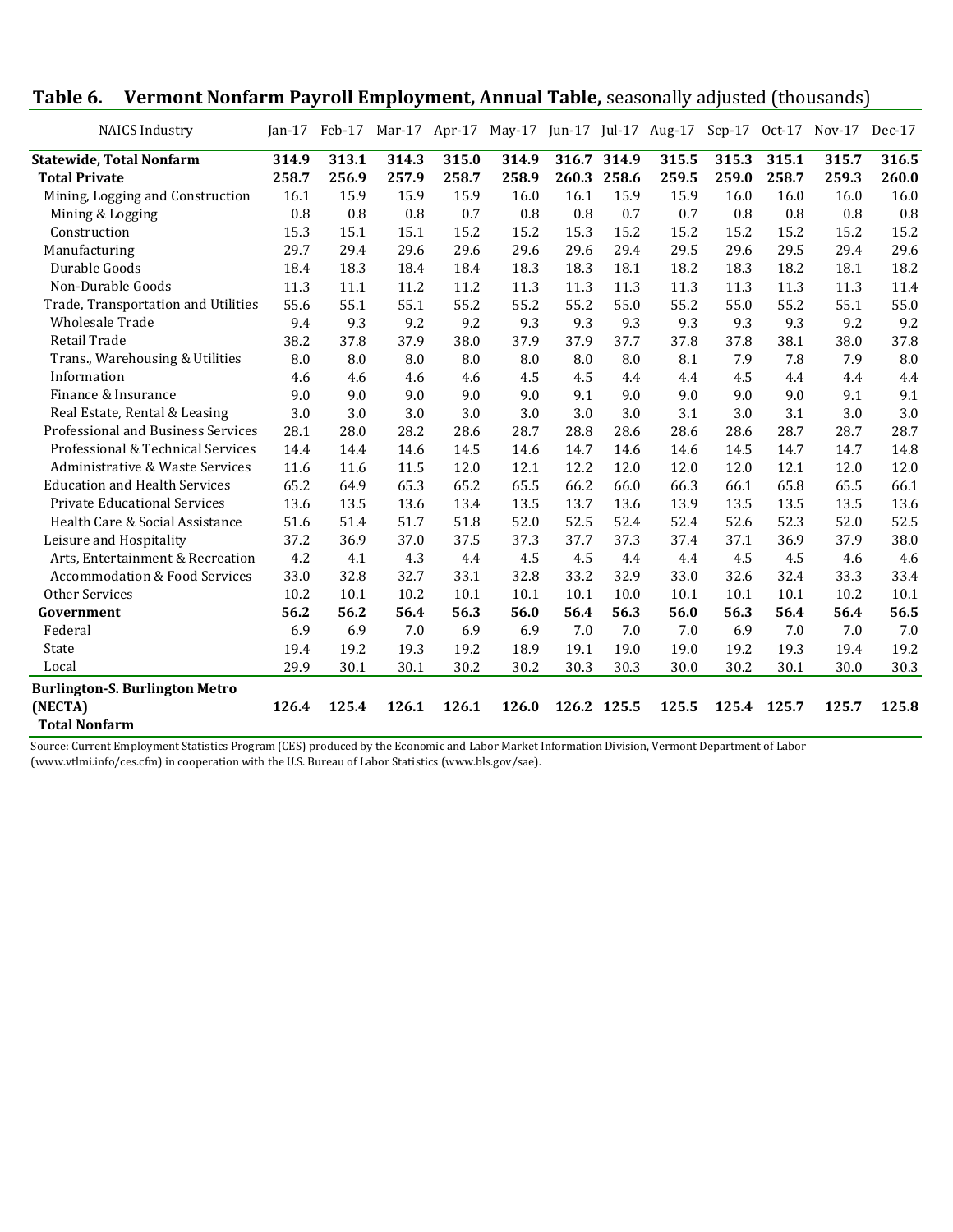| <b>NAICS Industry</b>                    | $Jan-18$ | Feb-18 |       |       | Mar-18 Apr-18 May-18 Jun-18 Jul-18 Aug-18 Sep-18 Oct-18 Nov-18 |       |             |       |       |       |       | Dec-18 |
|------------------------------------------|----------|--------|-------|-------|----------------------------------------------------------------|-------|-------------|-------|-------|-------|-------|--------|
| <b>Statewide, Total Nonfarm</b>          | 313.6    | 316.0  | 315.9 | 315.9 | 315.6                                                          |       | 315.6 317.2 | 316.6 | 316.0 | 316.3 | 316.6 | 316.6  |
| <b>Total Private</b>                     | 259.1    | 259.7  | 259.7 | 259.7 | 259.1                                                          | 259.1 | 260.1       | 260.0 | 260.1 | 259.8 | 260.6 | 260.1  |
| Mining, Logging and Construction         | 16.0     | 16.1   | 16.1  | 16.1  | 16.1                                                           | 16.2  | 16.1        | 16.0  | 16.0  | 16.1  | 16.1  | 16.0   |
| Mining & Logging                         | 0.8      | 0.8    | 0.8   | 0.8   | 0.8                                                            | 0.9   | 0.8         | 0.7   | 0.8   | 0.8   | 0.8   | 0.8    |
| Construction                             | 15.2     | 15.3   | 15.3  | 15.3  | 15.3                                                           | 15.3  | 15.3        | 15.3  | 15.2  | 15.3  | 15.3  | 15.2   |
| Manufacturing                            | 29.5     | 29.6   | 29.7  | 29.8  | 29.8                                                           | 29.8  | 29.9        | 30.0  | 29.9  | 29.9  | 29.8  | 29.8   |
| Durable Goods                            | 18.2     | 18.2   | 18.3  | 18.3  | 18.3                                                           | 18.4  | 18.4        | 18.5  | 18.4  | 18.5  | 18.5  | 18.5   |
| Non-Durable Goods                        | 11.3     | 11.4   | 11.4  | 11.5  | 11.5                                                           | 11.4  | 11.5        | 11.5  | 11.5  | 11.4  | 11.3  | 11.3   |
| Trade, Transportation and Utilities      | 54.7     | 54.7   | 54.6  | 54.5  | 54.7                                                           | 54.4  | 54.6        | 54.7  | 54.7  | 54.7  | 54.8  | 54.4   |
| <b>Wholesale Trade</b>                   | 9.0      | 9.1    | 9.1   | 9.0   | 9.1                                                            | 9.0   | 9.0         | 9.1   | 9.1   | 9.1   | 9.1   | 9.1    |
| Retail Trade                             | 37.7     | 37.6   | 37.5  | 37.5  | 37.5                                                           | 37.4  | 37.5        | 37.5  | 37.5  | 37.5  | 37.6  | 37.3   |
| Trans., Warehousing & Utilities          | 8.0      | 8.0    | 8.0   | 8.0   | 8.1                                                            | 8.0   | 8.1         | 8.1   | 8.1   | 8.1   | 8.1   | 8.0    |
| Information                              | 4.3      | 4.3    | 4.4   | 4.4   | 4.4                                                            | 4.4   | 4.3         | 4.3   | 4.2   | 4.3   | 4.3   | 4.3    |
| <b>Financial Activities</b>              | 12.0     | 12.0   | 12.0  | 12.0  | 12.0                                                           | 12.2  | 12.3        | 12.2  | 12.3  | 12.2  | 12.3  | 12.1   |
| Finance & Insurance                      | 9.0      | 9.0    | 9.0   | 9.0   | 9.0                                                            | 9.1   | 9.2         | 9.1   | 9.2   | 9.1   | 9.2   | 9.1    |
| Real Estate, Rental & Leasing            | 3.0      | 3.0    | 3.0   | 3.0   | 3.0                                                            | 3.1   | 3.1         | 3.1   | 3.1   | 3.1   | 3.1   | 3.0    |
| Professional and Business Services       | 28.8     | 28.7   | 28.8  | 28.7  | 28.8                                                           | 28.9  | 29.5        | 29.2  | 29.0  | 28.9  | 29.1  | 29.0   |
| Professional & Technical Services        | 14.6     | 14.6   | 14.7  | 14.6  | 14.6                                                           | 14.7  | 14.7        | 14.7  | 14.6  | 14.7  | 14.7  | 14.8   |
| Administrative & Waste Services          | 12.1     | 12.1   | 12.2  | 12.0  | 12.2                                                           | 12.3  | 12.9        | 12.5  | 12.4  | 12.3  | 12.3  | 12.4   |
| <b>Education and Health Services</b>     | 66.0     | 66.3   | 66.1  | 66.6  | 66.0                                                           | 66.2  | 66.2        | 66.2  | 66.7  | 66.6  | 66.9  | 66.9   |
| <b>Private Educational Services</b>      | 13.7     | 13.8   | 13.7  | 14.0  | 13.7                                                           | 13.6  | 13.7        | 13.8  | 14.0  | 14.0  | 14.1  | 14.1   |
| Health Care & Social Assistance          | 52.3     | 52.5   | 52.4  | 52.6  | 52.3                                                           | 52.6  | 52.5        | 52.4  | 52.7  | 52.6  | 52.8  | 52.8   |
| Leisure and Hospitality                  | 37.6     | 37.7   | 37.7  | 37.3  | 37.1                                                           | 36.8  | 36.9        | 37.1  | 36.9  | 36.8  | 36.9  | 37.3   |
| Arts, Entertainment & Recreation         | 4.4      | 4.3    | 4.5   | 4.4   | 4.5                                                            | 4.5   | 4.4         | 4.5   | 4.6   | 4.6   | 4.6   | 4.6    |
| <b>Accommodation &amp; Food Services</b> | 33.2     | 33.4   | 33.2  | 32.9  | 32.6                                                           | 32.3  | 32.5        | 32.6  | 32.3  | 32.2  | 32.3  | 32.7   |
| Other Services                           | 10.2     | 10.3   | 10.3  | 10.3  | 10.2                                                           | 10.2  | 10.3        | 10.3  | 10.4  | 10.3  | 10.4  | 10.3   |
| Government                               | 54.5     | 56.3   | 56.2  | 56.2  | 56.5                                                           | 56.5  | 57.1        | 56.6  | 55.9  | 56.5  | 56.0  | 56.5   |
| Federal                                  | 7.0      | 7.0    | 7.0   | 6.9   | 7.0                                                            | 7.0   | 7.0         | 7.0   | 7.0   | 7.1   | 7.0   | 7.0    |
| State                                    | 17.6     | 19.2   | 19.1  | 19.1  | 19.2                                                           | 19.1  | 19.0        | 19.2  | 19.0  | 19.2  | 19.0  | 19.3   |
| Local                                    | 29.9     | 30.1   | 30.1  | 30.2  | 30.3                                                           | 30.4  | 31.1        | 30.4  | 29.9  | 30.2  | 30.0  | 30.2   |
| <b>Burlington-S. Burlington Metro</b>    |          |        |       |       |                                                                |       |             |       |       |       |       |        |
| (NECTA)                                  | 124.5    | 126.3  | 125.9 | 126.5 | 125.9                                                          |       | 125.7 125.9 | 125.7 | 125.8 | 126.0 | 126.2 | 126.2  |
| <b>Total Nonfarm</b>                     |          |        |       |       |                                                                |       |             |       |       |       |       |        |

# **Table 7. Vermont Nonfarm Payroll Employment, Annual Table,** seasonally adjusted (thousands)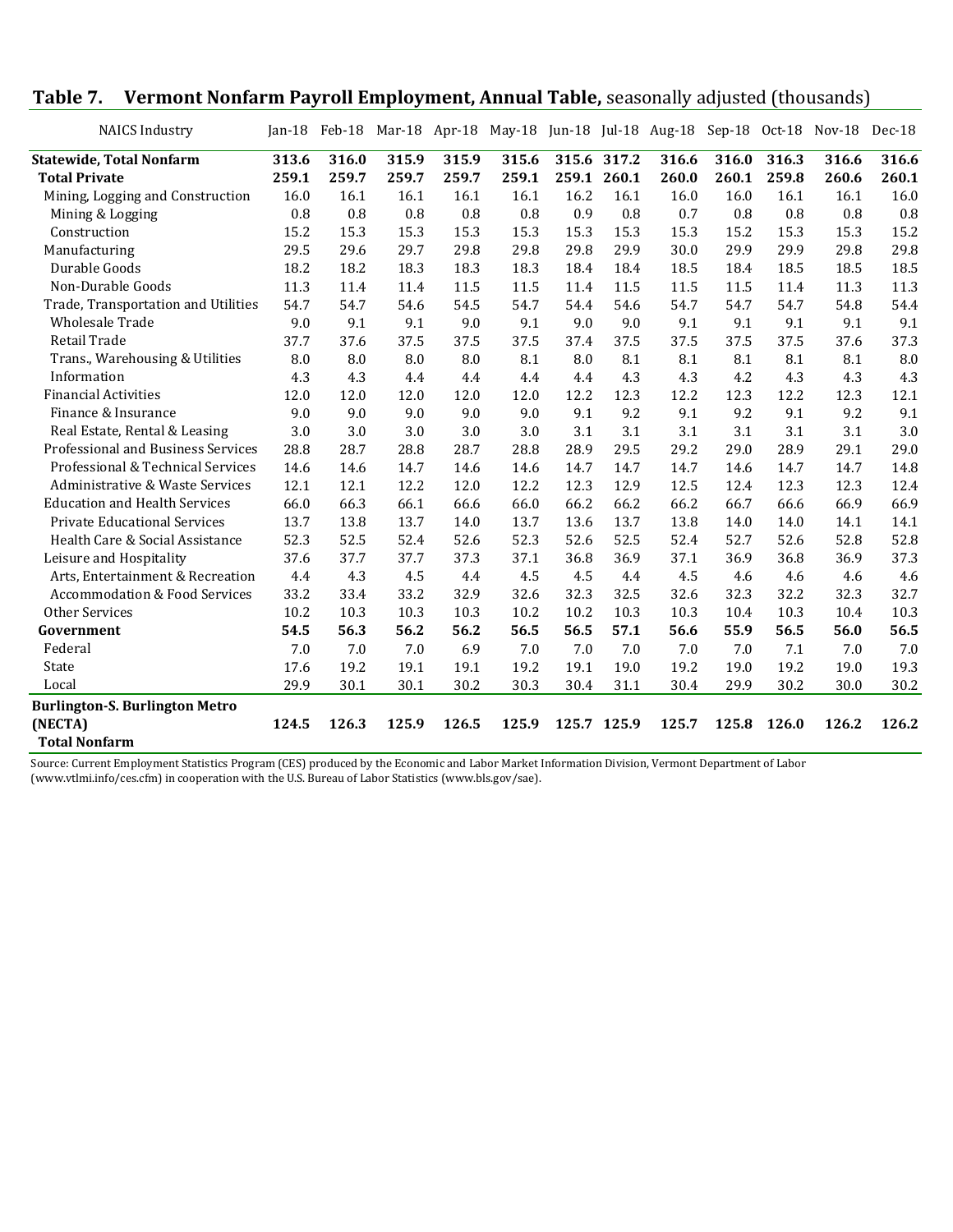| <b>NAICS Industry</b>                    | $Jan-19$ | Feb-19 | Mar-19 Apr-19 |       |       |       |             | May-19 Jun-19 Jul-19 Aug-19 Sep-19 Oct-19 |       |       | $Nov-19$ | Dec-19 |
|------------------------------------------|----------|--------|---------------|-------|-------|-------|-------------|-------------------------------------------|-------|-------|----------|--------|
| <b>Statewide, Total Nonfarm</b>          | 316.3    | 317.2  | 319.1         | 317.8 | 316.6 | 317.3 | 315.4       | 315.2                                     | 315.0 | 315.0 | 315.7    | 315.3  |
| <b>Total Private</b>                     | 260.7    | 260.6  | 262.2         | 261.2 | 259.8 | 259.9 | 258.9       | 258.9                                     | 258.8 | 258.8 | 259.3    | 258.9  |
| Mining, Logging and Construction         | 16.1     | 16.1   | 16.3          | 16.2  | 16.1  | 16.3  | 16.2        | 16.0                                      | 16.1  | 16.0  | 15.9     | 15.9   |
| Mining & Logging                         | 0.8      | 0.8    | 0.9           | 0.8   | 0.8   | 0.9   | 0.8         | 0.8                                       | 0.9   | 0.9   | 0.8      | 0.8    |
| Construction                             | 15.3     | 15.3   | 15.4          | 15.4  | 15.3  | 15.4  | 15.4        | 15.2                                      | 15.2  | 15.1  | 15.1     | 15.1   |
| Manufacturing                            | 30.0     | 29.9   | 29.9          | 30.0  | 30.1  | 30.1  | 30.2        | 30.1                                      | 30.1  | 30.0  | 30.1     | 30.1   |
| Durable Goods                            | 18.6     | 18.6   | 18.6          | 18.6  | 18.7  | 18.7  | 18.7        | 18.7                                      | 18.6  | 18.5  | 18.5     | 18.4   |
| Non-Durable Goods                        | 11.4     | 11.3   | 11.3          | 11.4  | 11.4  | 11.4  | 11.5        | 11.4                                      | 11.5  | 11.5  | 11.6     | 11.7   |
| Trade, Transportation and Utilities      | 54.6     | 54.3   | 54.6          | 54.3  | 53.9  | 54.1  | 54.0        | 54.0                                      | 53.6  | 53.8  | 53.6     | 53.9   |
| <b>Wholesale Trade</b>                   | 9.2      | 9.1    | 9.2           | 9.1   | 9.1   | 9.1   | 9.1         | 9.1                                       | 9.0   | 9.1   | 9.1      | 9.2    |
| Retail Trade                             | 37.2     | 37.1   | 37.2          | 37.0  | 36.6  | 36.7  | 36.5        | 36.5                                      | 36.4  | 36.4  | 36.3     | 36.4   |
| Trans., Warehousing & Utilities          | 8.2      | 8.1    | 8.2           | 8.2   | 8.2   | 8.3   | 8.4         | 8.4                                       | 8.2   | 8.3   | 8.2      | 8.3    |
| Information                              | 4.3      | 4.3    | 4.3           | 4.3   | 4.3   | 4.3   | 4.4         | 4.4                                       | 4.3   | 4.3   | 4.4      | 4.3    |
| <b>Financial Activities</b>              | 12.3     | 12.2   | 12.2          | 12.2  | 12.3  | 12.4  | 12.3        | 12.4                                      | 12.4  | 12.3  | 12.3     | 12.3   |
| Finance & Insurance                      | 9.2      | 9.1    | 9.1           | 9.1   | 9.2   | 9.2   | 9.2         | 9.2                                       | 9.3   | 9.2   | 9.2      | 9.2    |
| Real Estate, Rental & Leasing            | 3.1      | 3.1    | 3.1           | 3.1   | 3.1   | 3.2   | 3.1         | 3.2                                       | 3.1   | 3.1   | 3.1      | 3.1    |
| Professional and Business Services       | 29.1     | 29.3   | 29.1          | 28.9  | 28.9  | 29.4  | 29.4        | 29.8                                      | 29.8  | 29.8  | 30.0     | 30.0   |
| Professional & Technical Services        | 14.9     | 15.0   | 14.9          | 14.8  | 14.8  | 15.1  | 15.1        | 15.2                                      | 15.2  | 15.3  | 15.3     | 15.4   |
| Administrative & Waste Services          | 12.3     | 12.3   | 12.2          | 12.0  | 12.0  | 12.4  | 12.3        | 12.5                                      | 12.5  | 12.6  | 12.5     | 12.5   |
| <b>Education and Health Services</b>     | 66.6     | 66.7   | 67.4          | 66.4  | 66.1  | 65.4  | 65.2        | 65.5                                      | 65.6  | 65.8  | 66.0     | 65.9   |
| <b>Private Educational Services</b>      | 13.7     | 14.0   | 14.7          | 14.0  | 13.6  | 13.2  | 13.1        | 13.2                                      | 13.1  | 13.2  | 13.3     | 13.4   |
| Health Care & Social Assistance          | 52.9     | 52.7   | 52.7          | 52.4  | 52.5  | 52.2  | 52.1        | 52.3                                      | 52.5  | 52.6  | 52.7     | 52.5   |
| Leisure and Hospitality                  | 37.4     | 37.4   | 38.0          | 38.6  | 37.8  | 37.6  | 37.0        | 36.4                                      | 36.6  | 36.6  | 36.7     | 36.3   |
| Arts, Entertainment & Recreation         | 4.5      | 4.6    | 4.6           | 4.6   | 4.5   | 4.5   | 4.4         | 4.5                                       | 4.5   | 4.6   | 4.6      | 4.5    |
| <b>Accommodation &amp; Food Services</b> | 32.9     | 32.8   | 33.4          | 34.0  | 33.3  | 33.1  | 32.6        | 31.9                                      | 32.1  | 32.0  | 32.1     | 31.8   |
| <b>Other Services</b>                    | 10.3     | 10.4   | 10.4          | 10.3  | 10.3  | 10.3  | 10.2        | 10.3                                      | 10.3  | 10.2  | 10.3     | 10.2   |
| Government                               | 55.6     | 56.6   | 56.9          | 56.6  | 56.8  | 57.4  | 56.5        | 56.3                                      | 56.2  | 56.2  | 56.4     | 56.4   |
| Federal                                  | 7.0      | 7.0    | 7.1           | 7.1   | 7.1   | 7.2   | 7.2         | 7.3                                       | 7.2   | 7.2   | 7.2      | 7.1    |
| State                                    | 18.3     | 19.2   | 19.3          | 19.2  | 19.2  | 19.7  | 18.8        | 19.0                                      | 18.9  | 18.8  | 19.0     | 19.2   |
| Local                                    | 30.3     | 30.4   | 30.5          | 30.3  | 30.5  | 30.5  | 30.5        | 30.0                                      | 30.1  | 30.2  | 30.2     | 30.1   |
| <b>Burlington-S. Burlington Metro</b>    |          |        |               |       |       |       |             |                                           |       |       |          |        |
| (NECTA)                                  | 126.5    | 127.6  | 127.8         | 126.8 | 126.1 |       | 126.1 125.8 | 125.7                                     | 126.1 | 126.1 | 126.4    | 126.9  |
| <b>Total Nonfarm</b>                     |          |        |               |       |       |       |             |                                           |       |       |          |        |

# **Table 8. Vermont Nonfarm Payroll Employment, Annual Table,** seasonally adjusted (thousands)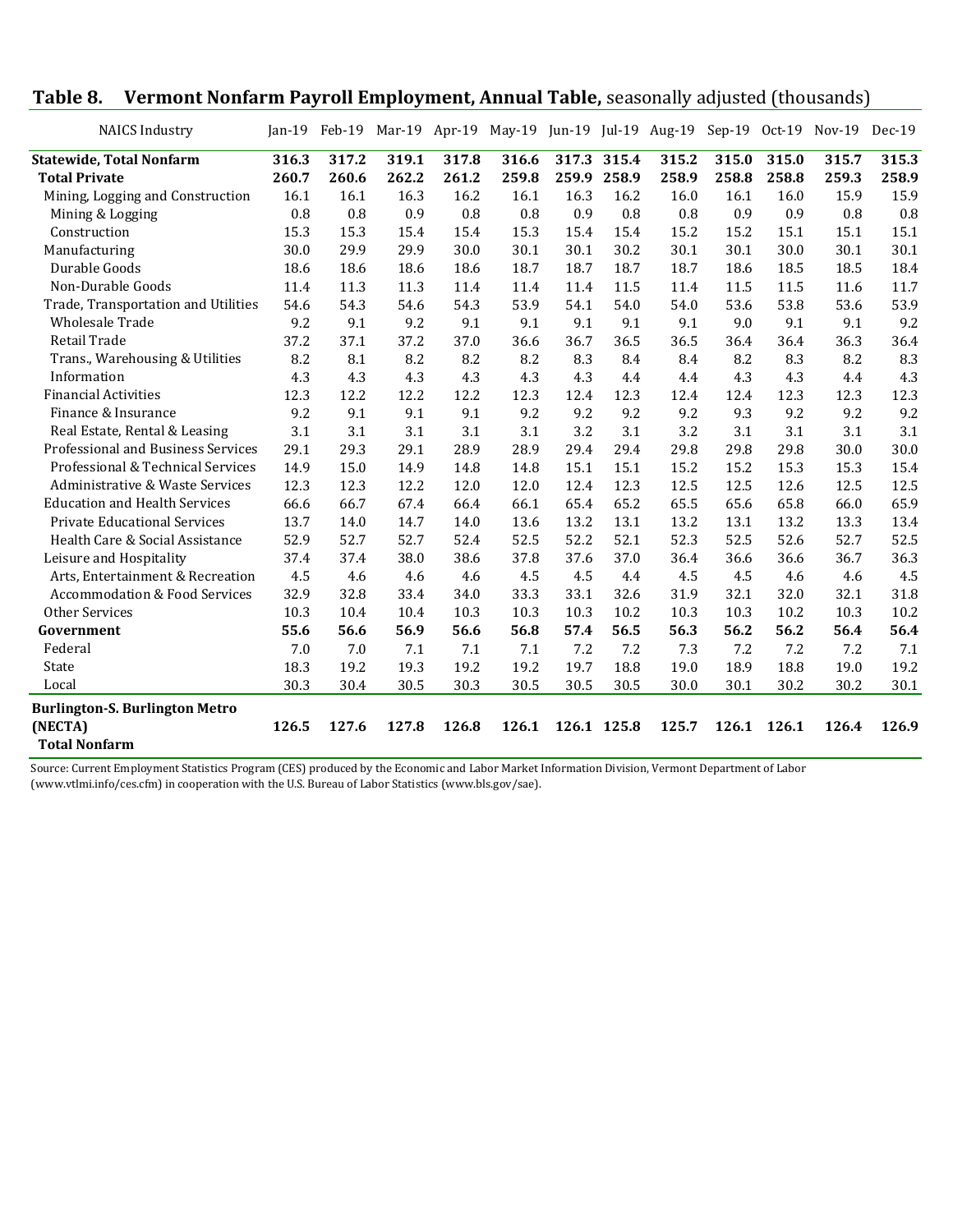|  | Table 9. Vermont Nonfarm Payroll Employment, Annual Table, seasonally adjusted (thousands) |  |  |  |  |  |
|--|--------------------------------------------------------------------------------------------|--|--|--|--|--|
|--|--------------------------------------------------------------------------------------------|--|--|--|--|--|

| <b>NAICS Industry</b>                                                 |       |       |       |       | Jan-20 Feb-20 Mar-20 Apr-20 May-20 Jun-20 Jul-20 Aug-20 Sep-20 Oct-20 Nov-20 |       |             |       |       |       |       | Dec-20 |
|-----------------------------------------------------------------------|-------|-------|-------|-------|------------------------------------------------------------------------------|-------|-------------|-------|-------|-------|-------|--------|
| <b>Statewide, Total Nonfarm</b>                                       | 315.8 | 315.7 | 312.8 | 249.9 | 263.3                                                                        | 273.9 | 278.3       | 282.9 | 288.2 | 289.3 | 288.8 | 284.3  |
| <b>Total Private</b>                                                  | 259.7 | 259.7 | 257.1 | 198.1 | 212.1                                                                        | 221.5 | 224.8       | 229.4 | 235.4 | 236.7 | 236.6 | 232.2  |
| Mining, Logging and Construction                                      | 16.3  | 16.1  | 16.0  | 10.3  | 14.2                                                                         | 15.1  | 15.1        | 15.3  | 15.4  | 15.5  | 15.7  | 15.6   |
| Mining & Logging                                                      | 0.9   | 0.8   | 0.8   | 0.6   | 0.8                                                                          | 0.8   | 0.7         | 0.8   | 0.8   | 0.8   | 0.8   | 0.8    |
| Construction                                                          | 15.4  | 15.3  | 15.2  | 9.7   | 13.4                                                                         | 14.3  | 14.4        | 14.5  | 14.6  | 14.7  | 14.9  | 14.8   |
| Manufacturing                                                         | 30.0  | 30.0  | 29.8  | 24.8  | 27.0                                                                         | 27.5  | 27.5        | 27.8  | 28.2  | 28.4  | 28.5  | 28.5   |
| Durable Goods                                                         | 18.4  | 18.4  | 18.3  | 14.8  | 16.6                                                                         | 17.0  | 16.8        | 17.0  | 17.2  | 17.4  | 17.4  | 17.4   |
| Non-Durable Goods                                                     | 11.6  | 11.6  | 11.5  | 10.0  | 10.4                                                                         | 10.5  | 10.7        | 10.8  | 11.0  | 11.0  | 11.1  | 11.1   |
| Trade, Transportation and Utilities                                   | 53.8  | 53.8  | 53.4  | 43.3  | 46.0                                                                         | 48.4  | 48.9        | 49.7  | 50.6  | 50.9  | 51.1  | 51.3   |
| <b>Wholesale Trade</b>                                                | 9.1   | 9.2   | 9.1   | 8.3   | 8.4                                                                          | 8.5   | 8.4         | 8.6   | 8.7   | 8.7   | 8.7   | 8.7    |
| Retail Trade                                                          | 36.3  | 36.4  | 36.1  | 27.9  | 30.5                                                                         | 32.6  | 33.0        | 33.5  | 34.2  | 34.4  | 34.5  | 34.7   |
| Trans., Warehousing & Utilities                                       | 8.4   | 8.2   | 8.2   | 7.1   | 7.1                                                                          | 7.3   | 7.5         | 7.6   | 7.7   | 7.8   | 7.9   | 7.9    |
| Information                                                           | 4.3   | 4.3   | 4.2   | 3.8   | 3.8                                                                          | 3.8   | 3.9         | 3.9   | 3.9   | 3.9   | 3.9   | 3.9    |
| <b>Financial Activities</b>                                           | 12.3  | 12.3  | 12.3  | 11.7  | 11.7                                                                         | 11.8  | 11.6        | 11.9  | 11.9  | 11.8  | 12.0  | 11.9   |
| Finance & Insurance                                                   | 9.2   | 9.2   | 9.2   | 9.1   | 9.0                                                                          | 9.1   | 9.0         | 9.1   | 9.1   | 8.9   | 9.0   | 9.0    |
| Real Estate, Rental & Leasing                                         | 3.1   | 3.1   | 3.1   | 2.6   | 2.7                                                                          | 2.7   | 2.6         | 2.8   | 2.8   | 2.9   | 3.0   | 2.9    |
| <b>Professional and Business Services</b>                             | 29.9  | 29.9  | 29.7  | 26.6  | 27.5                                                                         | 27.6  | 27.8        | 28.1  | 28.5  | 28.8  | 28.8  | 28.8   |
| Professional & Technical Services                                     | 15.4  | 15.4  | 15.3  | 14.6  | 14.9                                                                         | 14.9  | 14.9        | 14.9  | 15.0  | 15.2  | 15.1  | 15.1   |
| Administrative & Waste Services                                       | 12.4  | 12.3  | 12.2  | 10.2  | 10.6                                                                         | 10.7  | 10.9        | 11.2  | 11.4  | 11.6  | 11.6  | 11.7   |
| <b>Education and Health Services</b>                                  | 66.0  | 65.8  | 65.6  | 54.4  | 55.3                                                                         | 58.7  | 58.9        | 59.7  | 61.6  | 61.5  | 60.9  | 59.6   |
| <b>Private Educational Services</b>                                   | 13.4  | 13.3  | 13.6  | 9.0   | 9.5                                                                          | 11.6  | 11.4        | 11.2  | 11.1  | 11.1  | 11.3  | 9.9    |
| Health Care & Social Assistance                                       | 52.6  | 52.5  | 52.0  | 45.4  | 45.8                                                                         | 47.1  | 47.5        | 48.5  | 50.5  | 50.4  | 49.6  | 49.7   |
| Leisure and Hospitality                                               | 36.8  | 37.2  | 36.0  | 15.3  | 18.4                                                                         | 19.9  | 22.2        | 23.8  | 26.0  | 26.6  | 26.3  | 23.7   |
| Arts, Entertainment & Recreation                                      | 4.4   | 4.5   | 4.1   | 1.9   | 2.3                                                                          | 2.7   | 2.9         | 3.0   | 3.0   | 3.3   | 3.4   | 3.1    |
| <b>Accommodation &amp; Food Services</b>                              | 32.4  | 32.7  | 31.9  | 13.4  | 16.1                                                                         | 17.2  | 19.3        | 20.8  | 23.0  | 23.3  | 22.9  | 20.6   |
| Other Services                                                        | 10.3  | 10.3  | 10.1  | 7.9   | 8.2                                                                          | 8.7   | 8.9         | 9.2   | 9.3   | 9.3   | 9.4   | 8.9    |
| Government                                                            | 56.1  | 56.0  | 55.7  | 51.8  | 51.2                                                                         | 52.4  | 53.5        | 53.5  | 52.8  | 52.6  | 52.2  | 52.1   |
| Federal                                                               | 7.1   | 7.1   | 7.5   | 7.3   | 7.4                                                                          | 7.2   | 7.2         | 8.0   | 7.9   | 7.3   | 7.1   | 7.1    |
| State                                                                 | 18.7  | 18.8  | 18.3  | 17.6  | 17.5                                                                         | 17.8  | 17.6        | 17.7  | 17.3  | 17.6  | 17.4  | 17.3   |
| Local                                                                 | 30.3  | 30.1  | 29.9  | 26.9  | 26.3                                                                         | 27.4  | 28.7        | 27.8  | 27.6  | 27.7  | 27.7  | 27.7   |
| <b>Burlington-S. Burlington Metro (NECTA)</b><br><b>Total Nonfarm</b> | 127.0 | 127.6 | 125.6 | 102.7 | 106.6                                                                        |       | 110.2 111.8 | 113.8 | 115.2 | 116.8 | 117.3 | 116.5  |